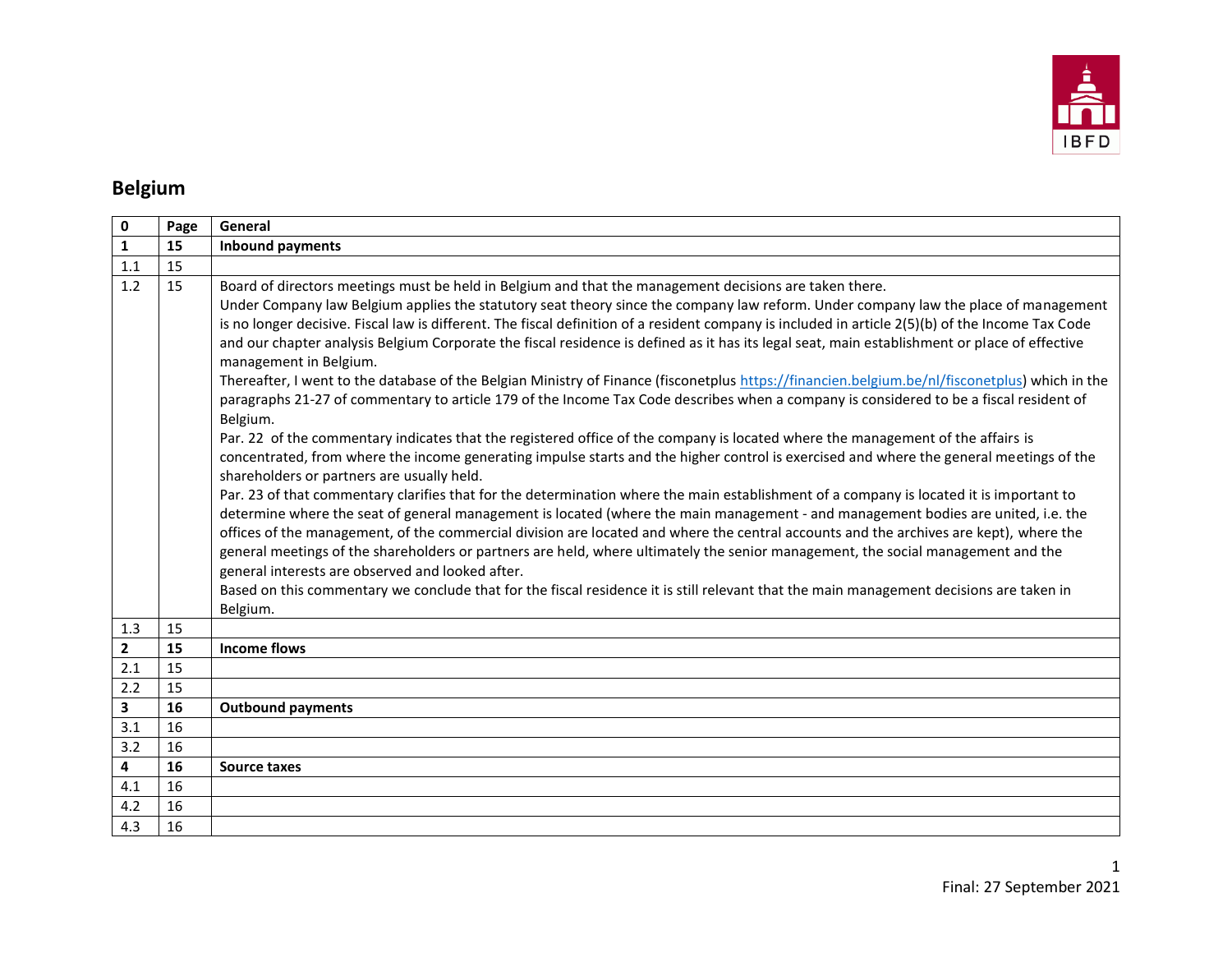

| 4.4 | -16 |                                                                                                                                      |
|-----|-----|--------------------------------------------------------------------------------------------------------------------------------------|
|     | 16  | <b>Participation exemption</b>                                                                                                       |
| 5.1 | -16 |                                                                                                                                      |
| 5.2 | -16 |                                                                                                                                      |
| 5.3 | 17  | Low tax jurisdictions are countries with a nominal or effective tax rate below 15%.                                                  |
|     |     | Any changes expected in the near future (i.e. up to and including 2022)                                                              |
|     | 18  | <b>Outbound payments</b>                                                                                                             |
| 3.1 | 18  | Measures outbound payments "18.05.201" should be "18.05.2021".                                                                       |
|     |     | Future developments are under discussion. However, no plans for the introduction of new measures on any of those have been released. |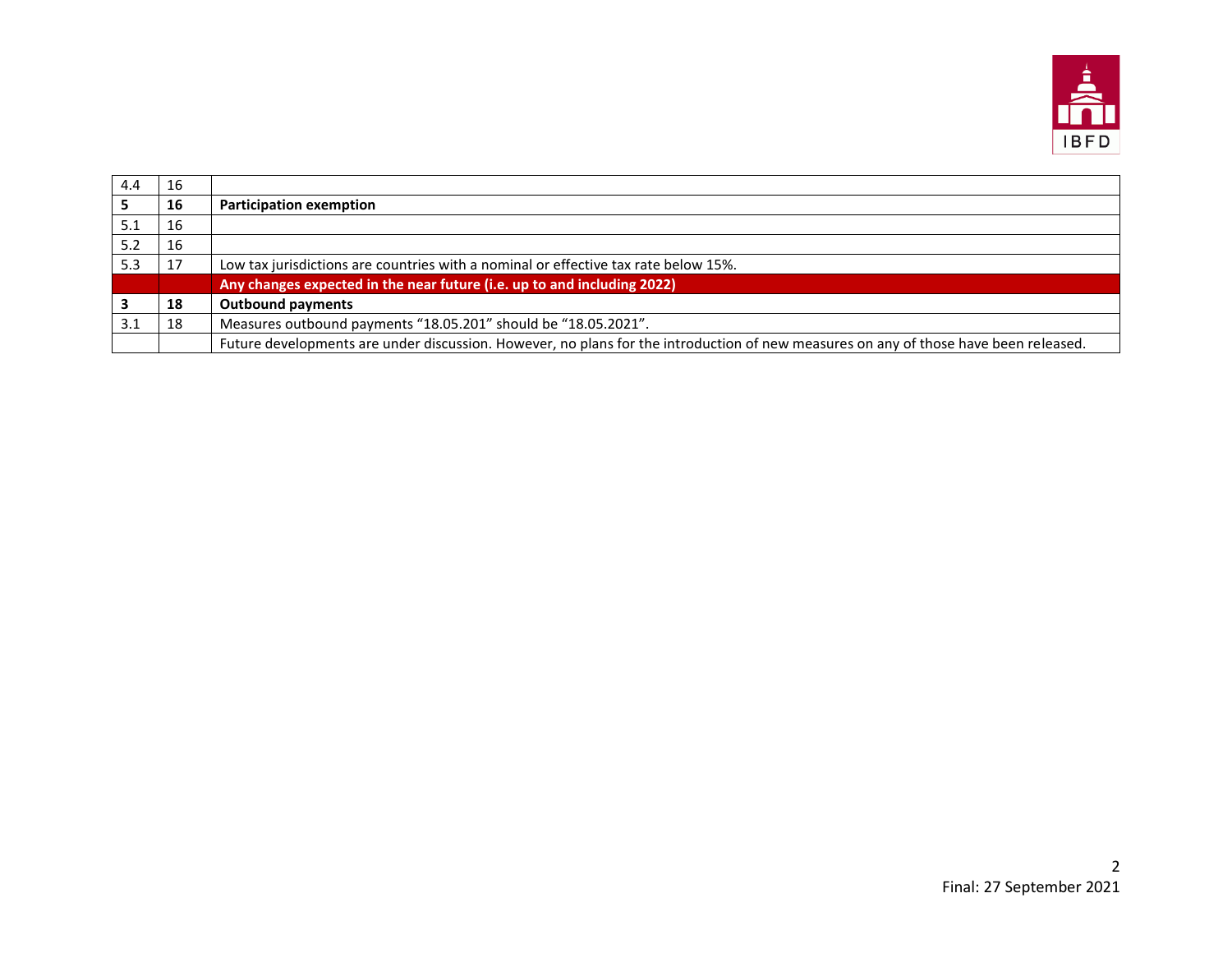

## **Cyprus**

| $\mathbf 0$             | Page | General                                                                                                                                                                                                                                                                                                                                                                                                                                                                                                                                                                                                                                                                                                                                                                                                                                                                                                                                                                                                                                                                                                                                                                                                                                                                                                                                                                                                                                                                                                                                                                                                                                                                                                                                                                                                                                                                                                                                                                                    |
|-------------------------|------|--------------------------------------------------------------------------------------------------------------------------------------------------------------------------------------------------------------------------------------------------------------------------------------------------------------------------------------------------------------------------------------------------------------------------------------------------------------------------------------------------------------------------------------------------------------------------------------------------------------------------------------------------------------------------------------------------------------------------------------------------------------------------------------------------------------------------------------------------------------------------------------------------------------------------------------------------------------------------------------------------------------------------------------------------------------------------------------------------------------------------------------------------------------------------------------------------------------------------------------------------------------------------------------------------------------------------------------------------------------------------------------------------------------------------------------------------------------------------------------------------------------------------------------------------------------------------------------------------------------------------------------------------------------------------------------------------------------------------------------------------------------------------------------------------------------------------------------------------------------------------------------------------------------------------------------------------------------------------------------------|
| $\mathbf{1}$            | 19   | <b>Inbound payments</b>                                                                                                                                                                                                                                                                                                                                                                                                                                                                                                                                                                                                                                                                                                                                                                                                                                                                                                                                                                                                                                                                                                                                                                                                                                                                                                                                                                                                                                                                                                                                                                                                                                                                                                                                                                                                                                                                                                                                                                    |
| 1.1                     | 19   |                                                                                                                                                                                                                                                                                                                                                                                                                                                                                                                                                                                                                                                                                                                                                                                                                                                                                                                                                                                                                                                                                                                                                                                                                                                                                                                                                                                                                                                                                                                                                                                                                                                                                                                                                                                                                                                                                                                                                                                            |
| 1.2                     | 19   |                                                                                                                                                                                                                                                                                                                                                                                                                                                                                                                                                                                                                                                                                                                                                                                                                                                                                                                                                                                                                                                                                                                                                                                                                                                                                                                                                                                                                                                                                                                                                                                                                                                                                                                                                                                                                                                                                                                                                                                            |
| 1.3                     | 19   |                                                                                                                                                                                                                                                                                                                                                                                                                                                                                                                                                                                                                                                                                                                                                                                                                                                                                                                                                                                                                                                                                                                                                                                                                                                                                                                                                                                                                                                                                                                                                                                                                                                                                                                                                                                                                                                                                                                                                                                            |
| $\overline{2}$          | 19   | Income flows                                                                                                                                                                                                                                                                                                                                                                                                                                                                                                                                                                                                                                                                                                                                                                                                                                                                                                                                                                                                                                                                                                                                                                                                                                                                                                                                                                                                                                                                                                                                                                                                                                                                                                                                                                                                                                                                                                                                                                               |
| 2.1                     | 19   | Please note that there is a legal framework in place where Companies may obtain advance rulings/certainty in advance as regards taxable<br>profit, namely Circular 2015/13 issued by the Tax Department as amended through Decree 130/2016. The said Circular provides that the Tax<br>Rulings Division of the tax department will, on application by or on behalf of a taxpayer, issue advance tax rulings regarding actual<br>transactions (including a series of transactions) relating to tax years for which the due date for filing a tax return has not yet passed, and<br>transactions proposed to be undertaken by existing or new entities.<br>Rulings will be binding only with regard to the taxpayers specifically mentioned in the ruling request, and only to the extent that the facts<br>and circumstances presented in the ruling request continue to be applicable and provided that there is no subsequent change in the tax law<br>which renders the ruling inapplicable. The Tax Rulings Division will express an opinion on the applicable tax treatment of the<br>hypothetical/future transaction or scenario presented to it and will not be responsible for verifying the facts presented by the applicant.<br>In the event of any discrepancy subsequently emerging between the scenario presented in a tax ruling request and the actual transactions<br>undertaken, the relevant District Tax Office may decline to apply the tax ruling, or inform the Tax Rulings Division of the actual facts, asking it<br>to confirm or modify the initial ruling. The tax department reserves the right to set aside or modify a tax ruling that was issued based on an<br>incorrect understanding of the facts presented. However, before doing so, it will take into consideration all potential consequences to the<br>taxpayer resulting from any actions that took place after the issuance of the tax ruling, in line with the principles of good administration. |
| 2.2                     | 19   |                                                                                                                                                                                                                                                                                                                                                                                                                                                                                                                                                                                                                                                                                                                                                                                                                                                                                                                                                                                                                                                                                                                                                                                                                                                                                                                                                                                                                                                                                                                                                                                                                                                                                                                                                                                                                                                                                                                                                                                            |
| $\overline{\mathbf{3}}$ | 19   | <b>Outbound payments</b>                                                                                                                                                                                                                                                                                                                                                                                                                                                                                                                                                                                                                                                                                                                                                                                                                                                                                                                                                                                                                                                                                                                                                                                                                                                                                                                                                                                                                                                                                                                                                                                                                                                                                                                                                                                                                                                                                                                                                                   |
| 3.1                     | 19   |                                                                                                                                                                                                                                                                                                                                                                                                                                                                                                                                                                                                                                                                                                                                                                                                                                                                                                                                                                                                                                                                                                                                                                                                                                                                                                                                                                                                                                                                                                                                                                                                                                                                                                                                                                                                                                                                                                                                                                                            |
| 3.2                     | 20   |                                                                                                                                                                                                                                                                                                                                                                                                                                                                                                                                                                                                                                                                                                                                                                                                                                                                                                                                                                                                                                                                                                                                                                                                                                                                                                                                                                                                                                                                                                                                                                                                                                                                                                                                                                                                                                                                                                                                                                                            |
| 4                       | 20   | <b>Source taxes</b>                                                                                                                                                                                                                                                                                                                                                                                                                                                                                                                                                                                                                                                                                                                                                                                                                                                                                                                                                                                                                                                                                                                                                                                                                                                                                                                                                                                                                                                                                                                                                                                                                                                                                                                                                                                                                                                                                                                                                                        |
| 4.1                     | 20   |                                                                                                                                                                                                                                                                                                                                                                                                                                                                                                                                                                                                                                                                                                                                                                                                                                                                                                                                                                                                                                                                                                                                                                                                                                                                                                                                                                                                                                                                                                                                                                                                                                                                                                                                                                                                                                                                                                                                                                                            |
| 4.2                     | 20   |                                                                                                                                                                                                                                                                                                                                                                                                                                                                                                                                                                                                                                                                                                                                                                                                                                                                                                                                                                                                                                                                                                                                                                                                                                                                                                                                                                                                                                                                                                                                                                                                                                                                                                                                                                                                                                                                                                                                                                                            |
| 4.3                     | 20   |                                                                                                                                                                                                                                                                                                                                                                                                                                                                                                                                                                                                                                                                                                                                                                                                                                                                                                                                                                                                                                                                                                                                                                                                                                                                                                                                                                                                                                                                                                                                                                                                                                                                                                                                                                                                                                                                                                                                                                                            |
| 4.4                     | 20   |                                                                                                                                                                                                                                                                                                                                                                                                                                                                                                                                                                                                                                                                                                                                                                                                                                                                                                                                                                                                                                                                                                                                                                                                                                                                                                                                                                                                                                                                                                                                                                                                                                                                                                                                                                                                                                                                                                                                                                                            |
| 5                       | 20   | <b>Participation exemption</b>                                                                                                                                                                                                                                                                                                                                                                                                                                                                                                                                                                                                                                                                                                                                                                                                                                                                                                                                                                                                                                                                                                                                                                                                                                                                                                                                                                                                                                                                                                                                                                                                                                                                                                                                                                                                                                                                                                                                                             |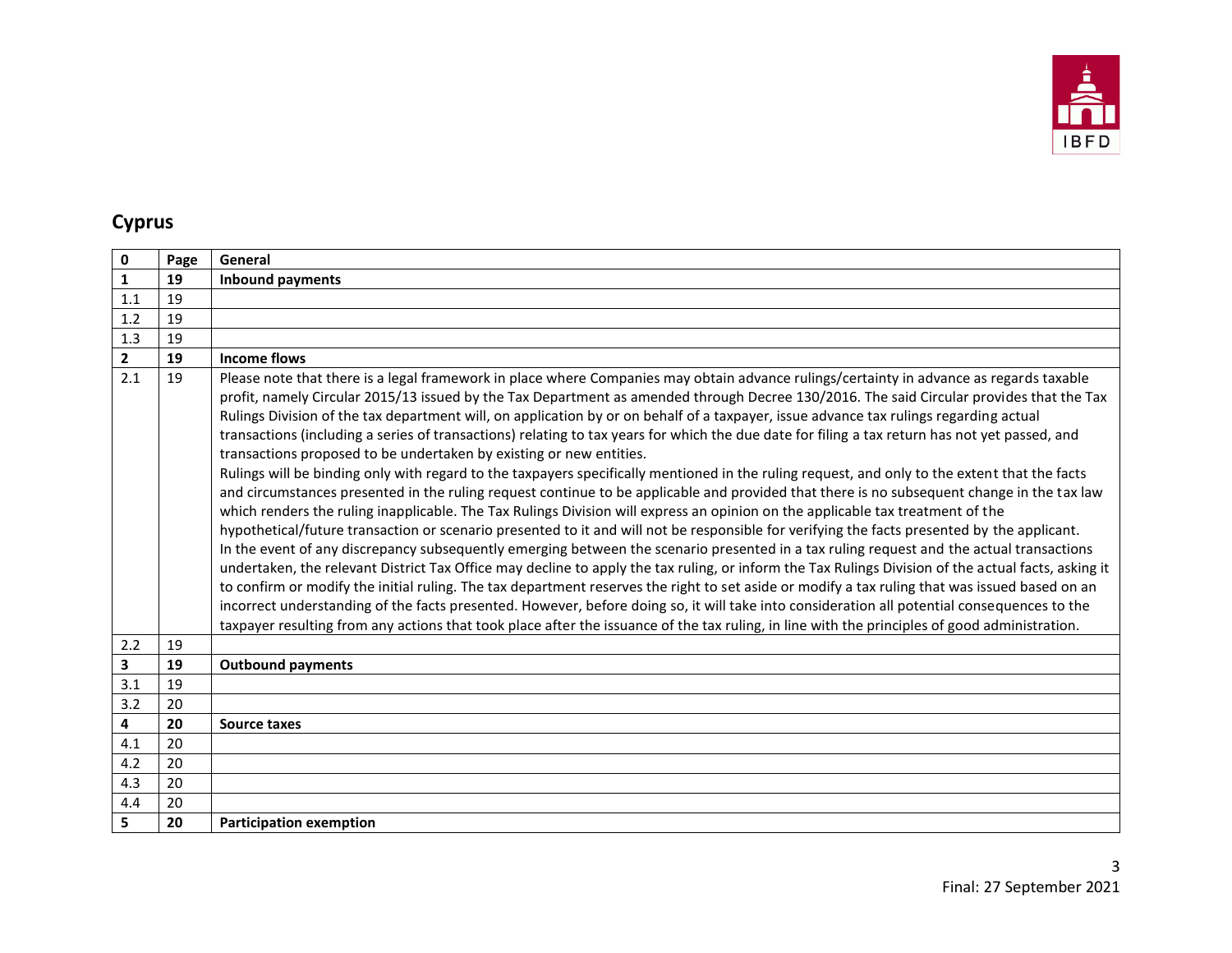

| 5.1            | 20 |                                                                         |
|----------------|----|-------------------------------------------------------------------------|
| 5.2            | 20 |                                                                         |
| 5.3            | 20 |                                                                         |
|                |    | Any changes expected in the near future (i.e. up to and including 2022) |
| 1              | 21 | <b>Inbound payments</b>                                                 |
| 1.1            | 21 |                                                                         |
| 1.2            | 21 |                                                                         |
| 1.3            | 21 |                                                                         |
| $\overline{2}$ | 21 | <b>Income flows</b>                                                     |
| 2.1            | 21 |                                                                         |
| 2.2            | 21 |                                                                         |
| 4              | 22 | <b>Source Taxes</b>                                                     |
| 4.1            | 22 |                                                                         |
| 4.2            | 22 |                                                                         |
| 4.3            | 22 |                                                                         |
| 4.4            | 22 |                                                                         |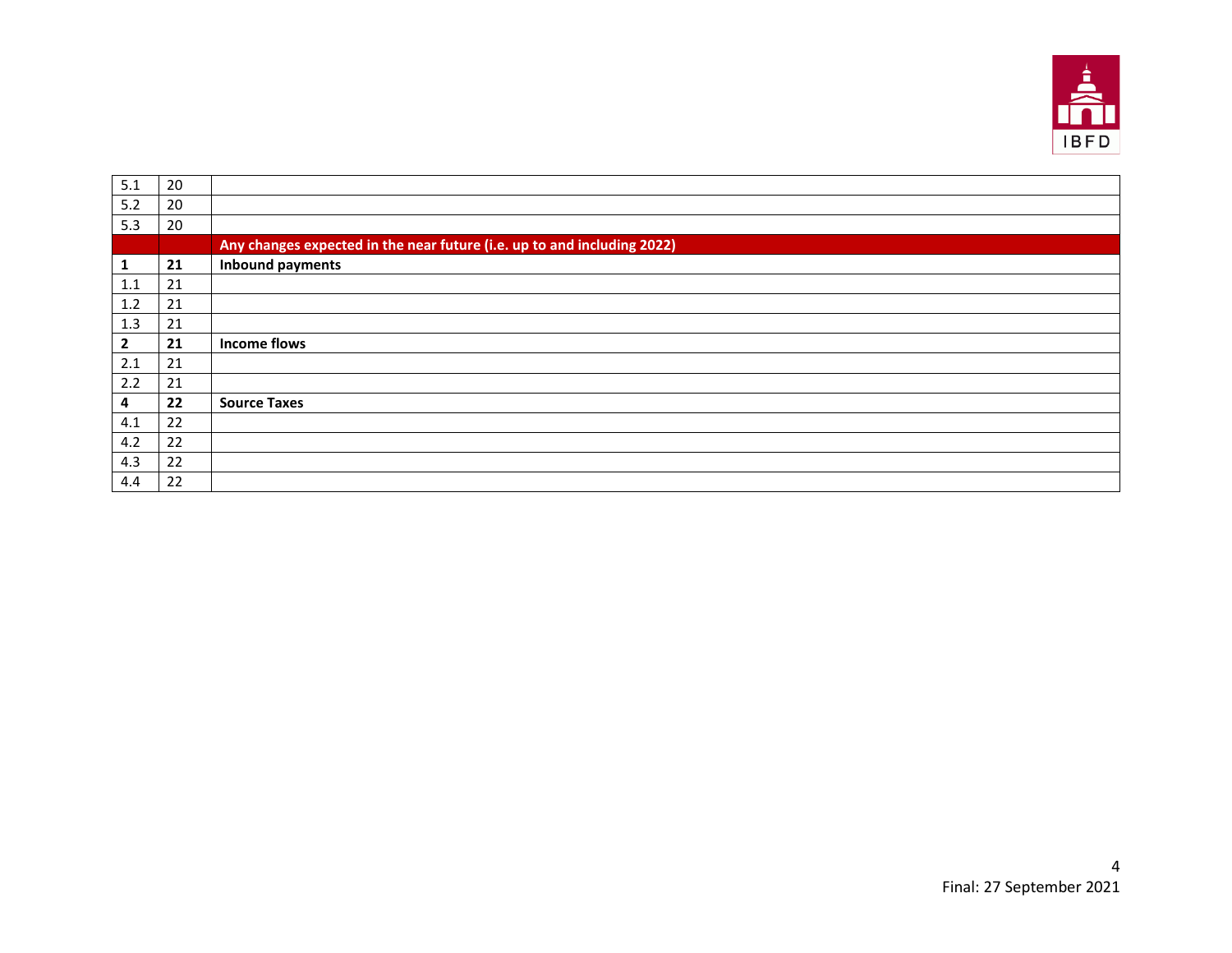

## **Germany**

| 0              | Page | General                                                                                                                                                                                                                                                                                                                                         |
|----------------|------|-------------------------------------------------------------------------------------------------------------------------------------------------------------------------------------------------------------------------------------------------------------------------------------------------------------------------------------------------|
| 1              | 23   | <b>Inbound payments</b>                                                                                                                                                                                                                                                                                                                         |
| 1.1            | 23   |                                                                                                                                                                                                                                                                                                                                                 |
| 1.2            | 23   |                                                                                                                                                                                                                                                                                                                                                 |
| 1.3            | 23   |                                                                                                                                                                                                                                                                                                                                                 |
| $\overline{2}$ | 23   | <b>Income flows</b>                                                                                                                                                                                                                                                                                                                             |
| 2.1            | 23   |                                                                                                                                                                                                                                                                                                                                                 |
| 2.2            | 23   |                                                                                                                                                                                                                                                                                                                                                 |
| 3              | 23   | <b>Outbound payments</b>                                                                                                                                                                                                                                                                                                                        |
| 3.1            | 23   | It is mentioned that section 50d is supposed to be amended and brought in line with EU law and that a new law shall be implemented. These<br>legal changes took place recently. The bills that include these changes entered into force in the beginning of July. However, the changes are<br>partially only applicable as from 1 January 2022. |
| 3.2            | 23   |                                                                                                                                                                                                                                                                                                                                                 |
| 4              | 23   | <b>Source taxes</b>                                                                                                                                                                                                                                                                                                                             |
| 4.1            | 23   |                                                                                                                                                                                                                                                                                                                                                 |
| 4.2            | 23   |                                                                                                                                                                                                                                                                                                                                                 |
| 4.3            | 24   |                                                                                                                                                                                                                                                                                                                                                 |
| 4.4            | 24   | See comment under 3.1.                                                                                                                                                                                                                                                                                                                          |
| 5              | 24   | <b>Participation exemption</b>                                                                                                                                                                                                                                                                                                                  |
| 5.1            | 24   |                                                                                                                                                                                                                                                                                                                                                 |
| 5.2            | 24   |                                                                                                                                                                                                                                                                                                                                                 |
| 5.3            | 24   |                                                                                                                                                                                                                                                                                                                                                 |
|                |      | Any changes expected in the near future (i.e. up to and including 2022)                                                                                                                                                                                                                                                                         |
| 3              | 25   | <b>Outbound payments</b>                                                                                                                                                                                                                                                                                                                        |
| 3.1            | 25   |                                                                                                                                                                                                                                                                                                                                                 |
| 4              | 25   | Source taxes                                                                                                                                                                                                                                                                                                                                    |
| 4.4            | 25   |                                                                                                                                                                                                                                                                                                                                                 |
| 5              | 25   | <b>Participation exemption</b>                                                                                                                                                                                                                                                                                                                  |
| 5.3            | 25   |                                                                                                                                                                                                                                                                                                                                                 |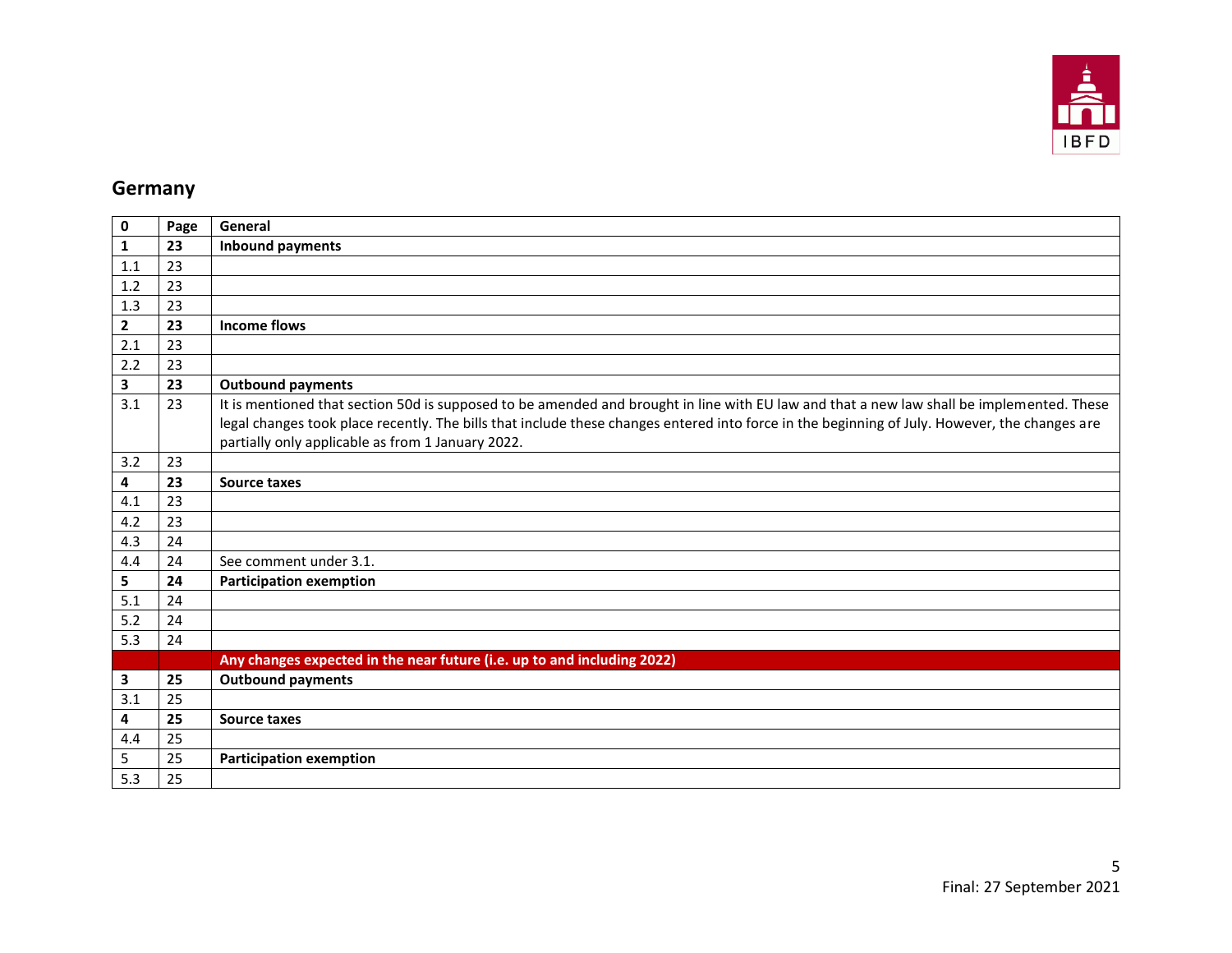

#### **Ireland**

| 0              | Page | General                                                                                                                                                                                                                                                                                                                                                                                                                                                                                                                                                                                                                                                                                                                               |
|----------------|------|---------------------------------------------------------------------------------------------------------------------------------------------------------------------------------------------------------------------------------------------------------------------------------------------------------------------------------------------------------------------------------------------------------------------------------------------------------------------------------------------------------------------------------------------------------------------------------------------------------------------------------------------------------------------------------------------------------------------------------------|
| $\mathbf 1$    | 26   | <b>Inbound payments</b>                                                                                                                                                                                                                                                                                                                                                                                                                                                                                                                                                                                                                                                                                                               |
| 1.1            | 26   | Correct, but please note the following clarification. A company is considered tax resident in Ireland if:                                                                                                                                                                                                                                                                                                                                                                                                                                                                                                                                                                                                                             |
|                |      | It is incorporated in Ireland and none of the exemptions apply: (i) Treaty exemption: company is regarded as resident in another<br>$\bullet$<br>jurisdiction under a Double Tax Treaty and not resident in Ireland under such treaty (mentioned by PwC), or (ii) the Trading<br>Exception: if an Irish incorporated company is a 'relevant company' <sup>1</sup> and it carries on a trade in Ireland or is related to a company<br>that carries on a trade in Ireland, then the residence of the company is determined by the location of the central management and<br>control; or<br>Its central management and control is in Ireland.<br>$\bullet$                                                                               |
|                |      | "Stateless company": If a company is incorporated in Ireland and trading exemption applies, but the company is not managed and controlled<br>in Ireland nor is considered as tax resident in another EU/DTA country then the company reverts to being the Irish tax resident if:<br>1. The company is managed and controlled in a relevant territory (EU or DTA country) and if it was managed and controlled to the<br>same extent in Ireland it would have been resident here,<br>2. That relevant country only has a place of incorporation test and not a central management and control test.                                                                                                                                    |
| 1.2            | 26   | Correct, however see above regarding trading exemption.                                                                                                                                                                                                                                                                                                                                                                                                                                                                                                                                                                                                                                                                               |
| 1.3            | 27   |                                                                                                                                                                                                                                                                                                                                                                                                                                                                                                                                                                                                                                                                                                                                       |
| $\overline{2}$ | 27   | <b>Income flows</b>                                                                                                                                                                                                                                                                                                                                                                                                                                                                                                                                                                                                                                                                                                                   |
| 2.1            | 27   | Correct in respect of the tax rulings however, It is possible for entities to obtain an Advance Pricing Agreement (APA) from tax authorities to<br>agree the appropriate transfer pricing methodology to be applied to complex intra-group transactions. APAs are requested and made<br>available through the MAP process. They apply to future transactions.<br>Up until June 2016, Ireland had an informal bilateral APA programme. However, in June 2016, Ireland formally introduced its bilateral APA<br>programme with the publication of guidelines relating to the topic (Tax and Duty Manual 35-02-07: Bilateral Advance Pricing Agreement<br>Guidelines). The guidelines are effective for APAs requested from 1 July 2016. |
| 2.2            | 27   | See comment in 2.1.                                                                                                                                                                                                                                                                                                                                                                                                                                                                                                                                                                                                                                                                                                                   |

<sup>1</sup> "Relevant company" is a company:

 $\overline{\phantom{a}}$ 

 which is under the direct or indirect control of persons who are resident in an EU Member State or state with which Ireland has a double tax treaty and is not under the control of persons who are not so resident; or

which is, or is related to, a company quoted on a stock exchange in an EU Member State or country with which Ireland has a double tax treaty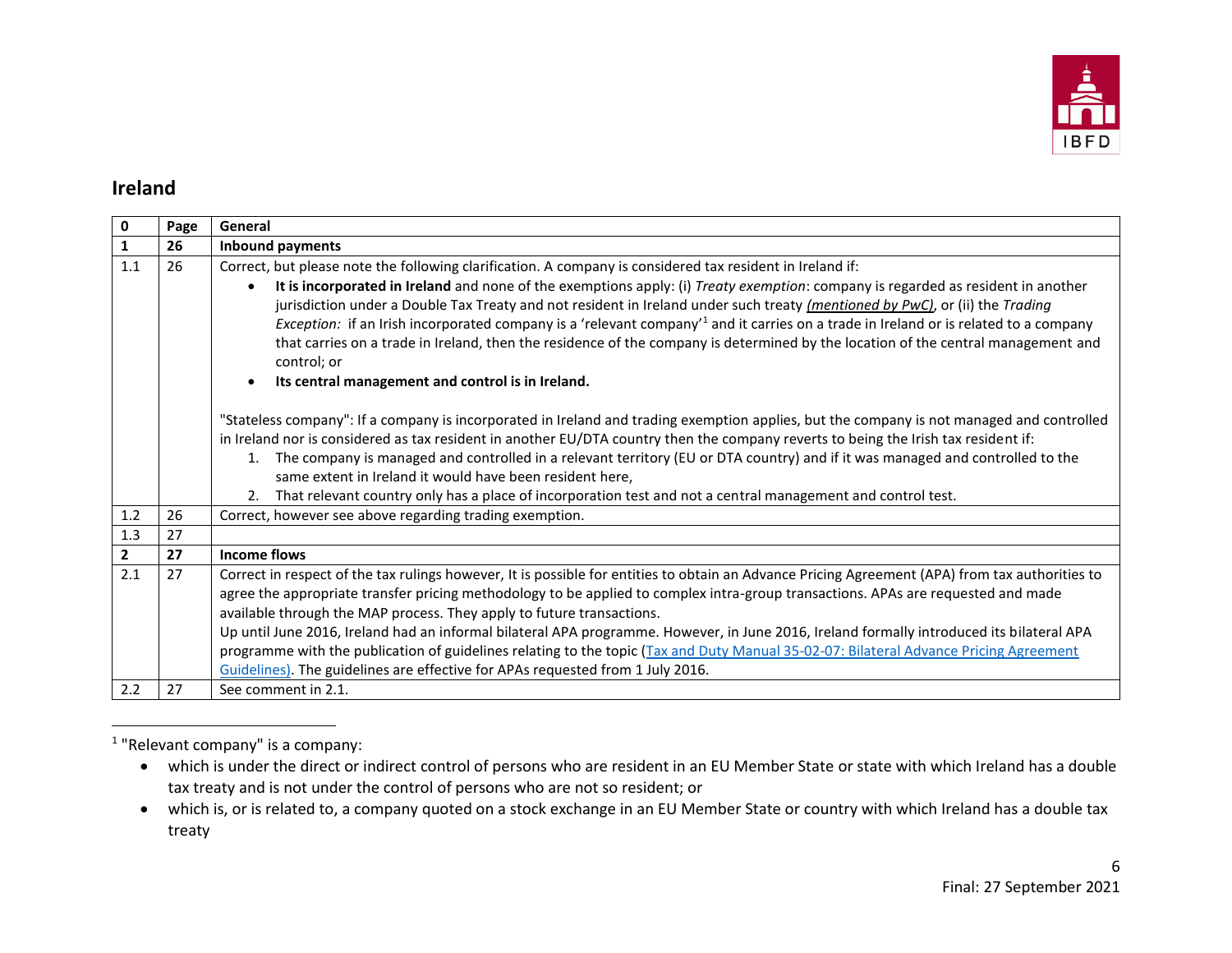

| $\mathbf{3}$            | 27 | <b>Outbound payments</b>                                                                                                                                                                                                                                                                                                                                                                                                                                                                                                                                                                                   |
|-------------------------|----|------------------------------------------------------------------------------------------------------------------------------------------------------------------------------------------------------------------------------------------------------------------------------------------------------------------------------------------------------------------------------------------------------------------------------------------------------------------------------------------------------------------------------------------------------------------------------------------------------------|
| 3.1                     | 27 | There are no substance requirements directly defined/listed in the Irish tax legislation.                                                                                                                                                                                                                                                                                                                                                                                                                                                                                                                  |
|                         |    | However, the following anti-avoidance rules must be considered in the context of the Parent-Subsidiary (PS) and Interest and Royalties (IR)<br><b>Directives:</b>                                                                                                                                                                                                                                                                                                                                                                                                                                          |
|                         |    | s831(6) TCA 1997 does not permit Irish companies to pay dividends free from dividend withholding tax (DWT) under PS Directive<br>$\bullet$<br>where the majority of the voting rights in the EU resident parent company are controlled directly or indirectly by persons not<br>resident in the EU or a DTA country unless it can be shown that the parent company exists for bona fide commercial reasons and<br>does not form part of any arrangement or scheme of which the main purpose, or one of the main purposes is the avoidance of<br>liability to income tax, including DWT (s831(6) TCA 1997). |
|                         |    | Furthermore, $s831(7)$ TCA 1997 aims at preventing the benefits of the EU PS from applying to arrangements that are not "genuine"<br>$\bullet$<br>(i.e. that have been put in place to obtain a tax advantage without reflecting economic reality). Such arrangements will be regarded<br>as not genuine unless it can be demonstrated that there are valid commercial reasons for the arrangements which reflect economic<br>reality.                                                                                                                                                                     |
|                         |    | However, it should be noted that if exemption from WHT does not apply under PS Directive, domestic WHT may still apply.                                                                                                                                                                                                                                                                                                                                                                                                                                                                                    |
|                         |    | Similarly, for interest payments relief under the IR Directive will also not be available unless it can be shown that the payments were made<br>for bona fide commercial reasons and not under an arrangement the purpose or one of the main purposes of which is the avoidance of tax<br>(s267K(1) TCA 1997).                                                                                                                                                                                                                                                                                             |
| 3.2                     | 28 | See above comment on 3.1                                                                                                                                                                                                                                                                                                                                                                                                                                                                                                                                                                                   |
| $\overline{\mathbf{4}}$ | 28 | Source taxes                                                                                                                                                                                                                                                                                                                                                                                                                                                                                                                                                                                               |
| 4.1                     | 28 |                                                                                                                                                                                                                                                                                                                                                                                                                                                                                                                                                                                                            |
| 4.2                     | 28 |                                                                                                                                                                                                                                                                                                                                                                                                                                                                                                                                                                                                            |
| 4.3                     | 28 |                                                                                                                                                                                                                                                                                                                                                                                                                                                                                                                                                                                                            |
| 4.4                     | 29 |                                                                                                                                                                                                                                                                                                                                                                                                                                                                                                                                                                                                            |
| 5                       | 29 | <b>Participation exemption</b>                                                                                                                                                                                                                                                                                                                                                                                                                                                                                                                                                                             |
| 5.1                     | 29 |                                                                                                                                                                                                                                                                                                                                                                                                                                                                                                                                                                                                            |
| 5.2                     | 29 |                                                                                                                                                                                                                                                                                                                                                                                                                                                                                                                                                                                                            |
| 5.3                     | 29 |                                                                                                                                                                                                                                                                                                                                                                                                                                                                                                                                                                                                            |
|                         |    | Any changes expected in the near future (i.e. up to and including 2022)                                                                                                                                                                                                                                                                                                                                                                                                                                                                                                                                    |
| 4                       | 30 | <b>Source taxes</b>                                                                                                                                                                                                                                                                                                                                                                                                                                                                                                                                                                                        |
| 4.3                     | 30 |                                                                                                                                                                                                                                                                                                                                                                                                                                                                                                                                                                                                            |
| 4.4                     | 30 |                                                                                                                                                                                                                                                                                                                                                                                                                                                                                                                                                                                                            |
| 5                       | 30 | <b>Participation exemption</b>                                                                                                                                                                                                                                                                                                                                                                                                                                                                                                                                                                             |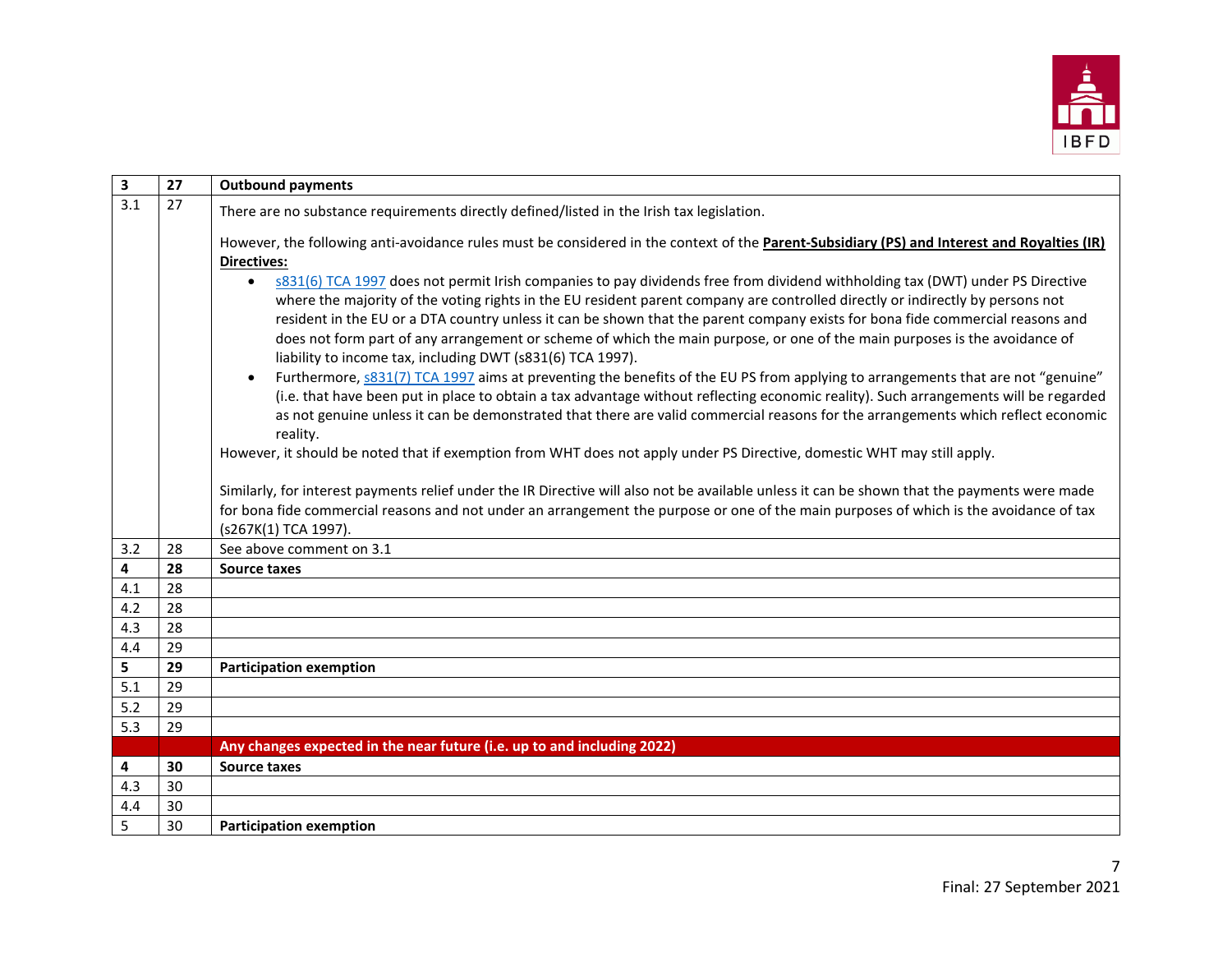

| ـ . ـ | $\sim$<br>3U |  |
|-------|--------------|--|
| ے . د | 30           |  |
|       | ີ<br>30      |  |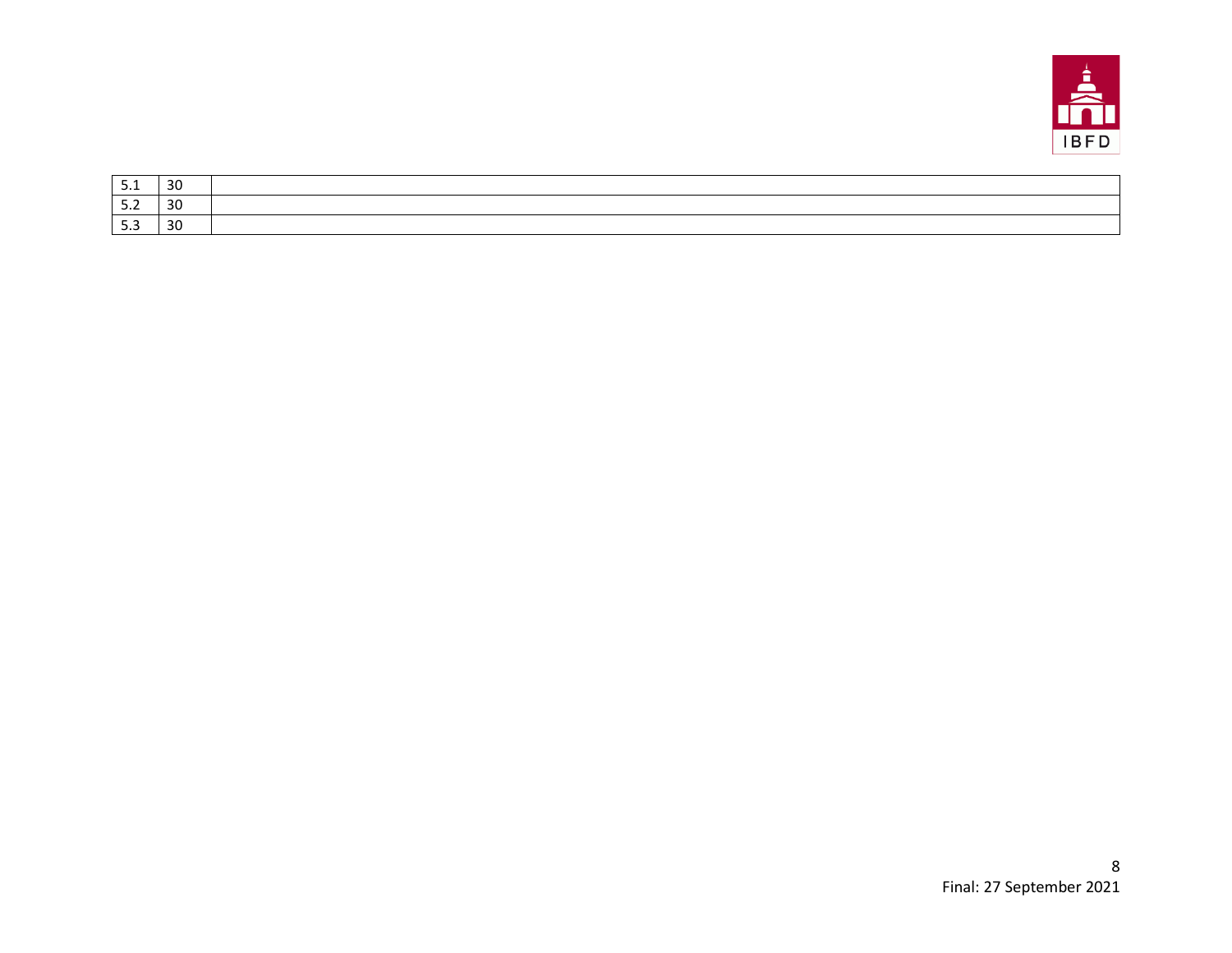

#### **Jersey**

| $\mathbf 0$    | Page | General                                                                 |
|----------------|------|-------------------------------------------------------------------------|
|                |      | Correct, no additional comments                                         |
| 1              | 31   | <b>Inbound payments</b>                                                 |
| 1.1            | 31   |                                                                         |
| $1.2\,$        | 31   |                                                                         |
| 1.3            | 33   |                                                                         |
| $\overline{2}$ | 33   | <b>Income flows</b>                                                     |
| 2.1            | 33   |                                                                         |
| 2.2            | 34   |                                                                         |
| 3              | 34   | <b>Outbound payments</b>                                                |
| 3.1            | 34   |                                                                         |
| 3.2            | 34   |                                                                         |
| 4              | 34   | <b>Source taxes</b>                                                     |
| 4.1            | 34   |                                                                         |
| 4.2            | 34   |                                                                         |
| 4.3            | 34   |                                                                         |
| 4.4            | 34   |                                                                         |
| 5              | 34   | <b>Participation exemption</b>                                          |
| 5.1            | 34   |                                                                         |
| 5.2            | 34   |                                                                         |
| 5.3            | 34   |                                                                         |
|                |      | Any changes expected in the near future (i.e. up to and including 2022) |
| 1              | 35   | <b>Inbound payments</b>                                                 |
| 1.1            | 35   |                                                                         |
| 1.2            | 35   |                                                                         |
| 4              | 35   | Source taxes                                                            |
| 4.4            | 35   |                                                                         |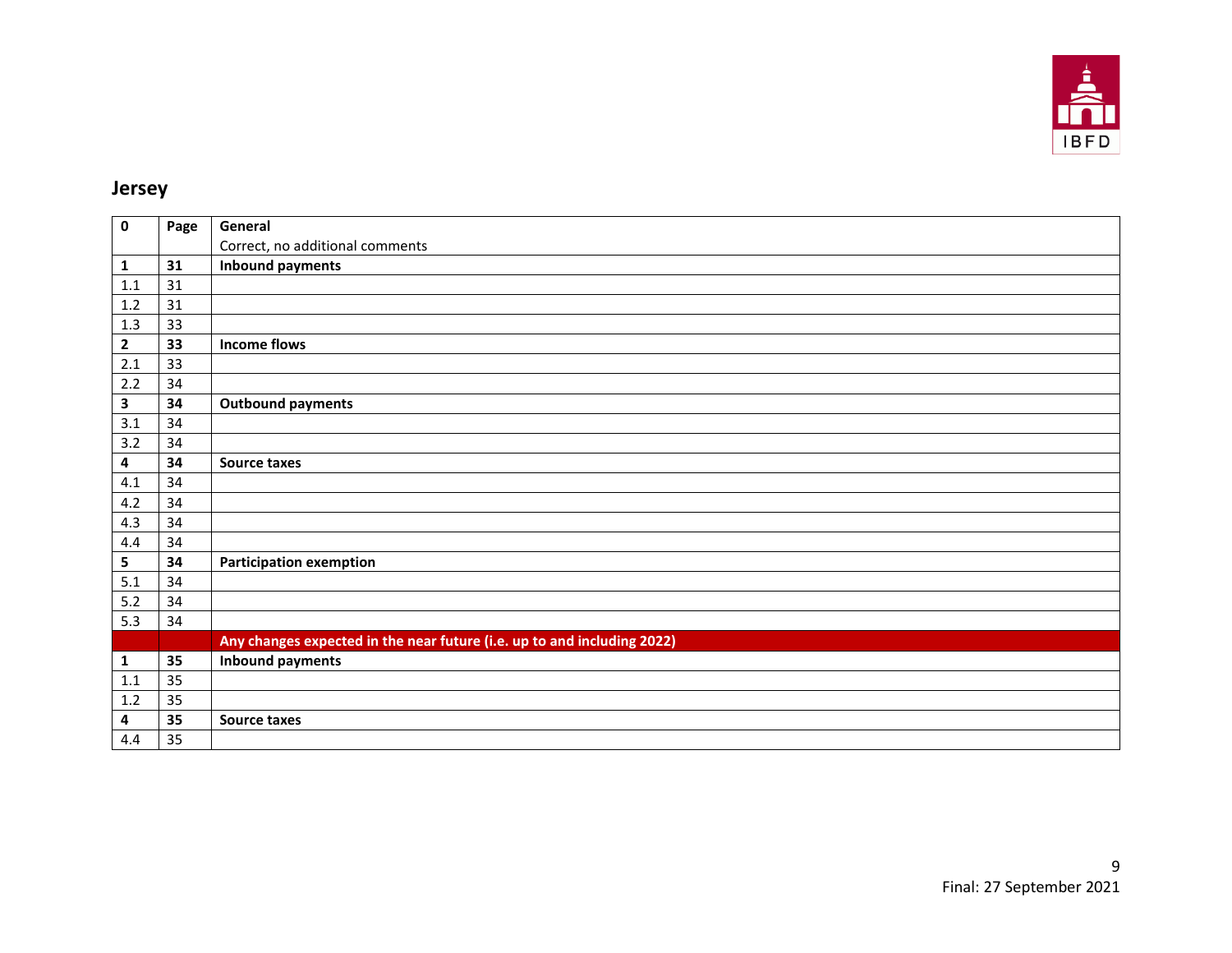

## **Luxembourg**

| $\mathbf 0$    | Page | General                                                                                                                                                                                                                                    |
|----------------|------|--------------------------------------------------------------------------------------------------------------------------------------------------------------------------------------------------------------------------------------------|
| 1              | 36   | <b>Inbound payments</b>                                                                                                                                                                                                                    |
| 1.1            | 36   |                                                                                                                                                                                                                                            |
| 1.2            | 36   |                                                                                                                                                                                                                                            |
| 1.3            | 36   |                                                                                                                                                                                                                                            |
| $\overline{2}$ | 36   | <b>Income flows</b>                                                                                                                                                                                                                        |
| 2.1            | 36   |                                                                                                                                                                                                                                            |
| 2.2            | 36   | The Circular also mentions that the majority of the managers must be resident in Luxembourg and that there must be enough qualified<br>personnel.                                                                                          |
| 3              | 36   | <b>Outbound payments</b>                                                                                                                                                                                                                   |
| 3.1            | 36   | Non-EU companies can be replaced by non-EU/EEA and Switzerland companies. The subject to tax test is deemed to be met if the foreign<br>company is subject to corporate income tax at a rate of 8.5% which is levied on a comparable base. |
| 3.2            | 36   |                                                                                                                                                                                                                                            |
| 4              | 36   | Source taxes                                                                                                                                                                                                                               |
| 4.1            | 36   | Income from profit-sharing bonds is classified as dividends and subject to a 15% withholding tax.                                                                                                                                          |
| 4.2            | 36   |                                                                                                                                                                                                                                            |
| 4.3            | 36   |                                                                                                                                                                                                                                            |
| 4.4            | 37   |                                                                                                                                                                                                                                            |
| 5              | 37   | <b>Participation exemption</b>                                                                                                                                                                                                             |
| 5.1            | 37   |                                                                                                                                                                                                                                            |
| 5.2            | 37   |                                                                                                                                                                                                                                            |
| 5.3            | 37   |                                                                                                                                                                                                                                            |
|                |      | Any changes expected in the near future (i.e. up to and including 2022)                                                                                                                                                                    |
| $\overline{2}$ | 38   | <b>Income flows</b>                                                                                                                                                                                                                        |
| 2.2            | 38   |                                                                                                                                                                                                                                            |
| 3              | 38   | <b>Outbound payments</b>                                                                                                                                                                                                                   |
| 3.1            | 38   |                                                                                                                                                                                                                                            |
| 3.2            | 38   |                                                                                                                                                                                                                                            |
| 4              | 38   | <b>Source taxes</b>                                                                                                                                                                                                                        |
| 4.4            | 38   |                                                                                                                                                                                                                                            |
| 5              | 38   | <b>Participation exemption</b>                                                                                                                                                                                                             |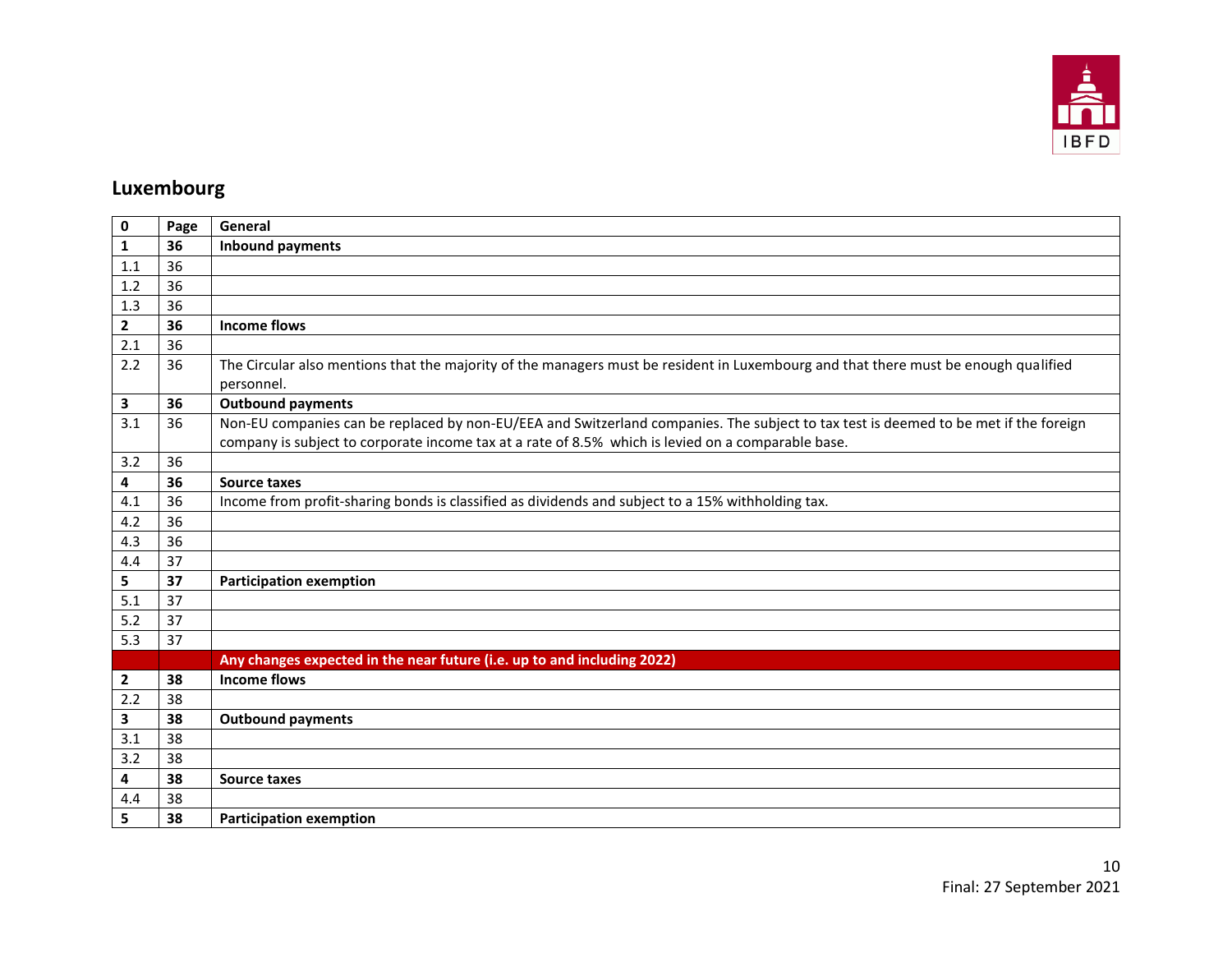

| ົາດ      |  |
|----------|--|
| ^^<br>-- |  |
|          |  |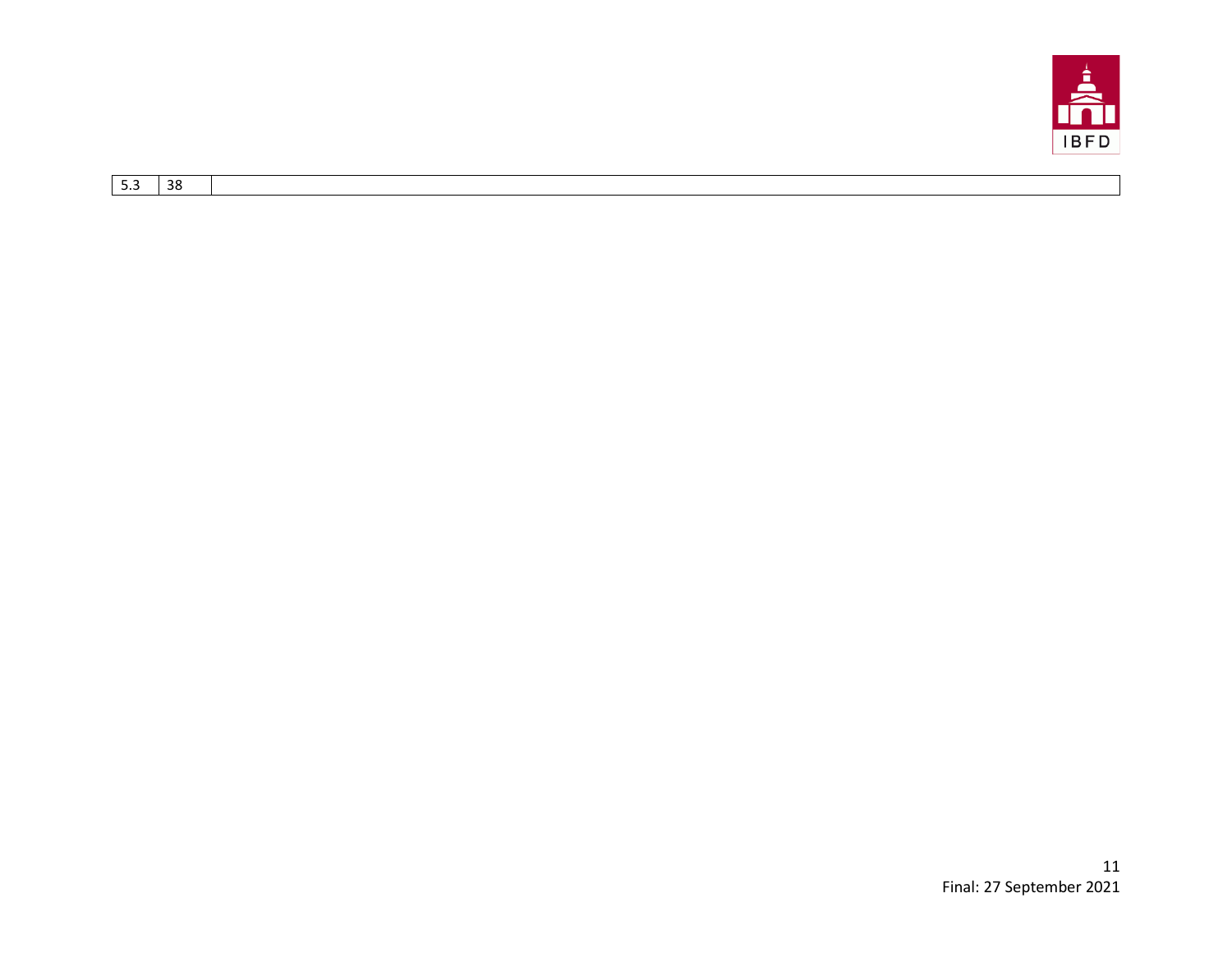

## **Malta**

| $\mathbf 0$             | Page | General                                                                 |
|-------------------------|------|-------------------------------------------------------------------------|
|                         |      | Correct, no additional comments                                         |
| 1                       | 39   | <b>Inbound payments</b>                                                 |
| 1.1                     | 39   |                                                                         |
| 1.2                     | 39   |                                                                         |
| 1.3                     | 39   |                                                                         |
| $\mathbf{2}$            | 39   | <b>Income flows</b>                                                     |
| 2.1                     | 39   |                                                                         |
| 2.2                     | 39   |                                                                         |
| $\mathbf{3}$            | 39   | <b>Outbound payments</b>                                                |
| 3.1                     | 39   |                                                                         |
| 3.2                     | 39   |                                                                         |
| $\pmb{4}$               | 40   | Source taxes                                                            |
| 4.1                     | 40   |                                                                         |
| 4.2                     | 40   |                                                                         |
| 4.3                     | 40   |                                                                         |
| 4.4                     | 40   |                                                                         |
| ${\sf 5}$               | 40   | <b>Participation exemption</b>                                          |
| 5.1                     | 40   |                                                                         |
| 5.2                     | 40   |                                                                         |
| 5.3                     | 40   |                                                                         |
|                         |      | Any changes expected in the near future (i.e. up to and including 2022) |
| $\overline{\mathbf{2}}$ | 41   | <b>Income flows</b>                                                     |
| 2.1                     | 41   |                                                                         |
| 2.2                     | 41   |                                                                         |
| 5                       | 41   | <b>Participation exemption</b>                                          |
| 5.3                     | 41   |                                                                         |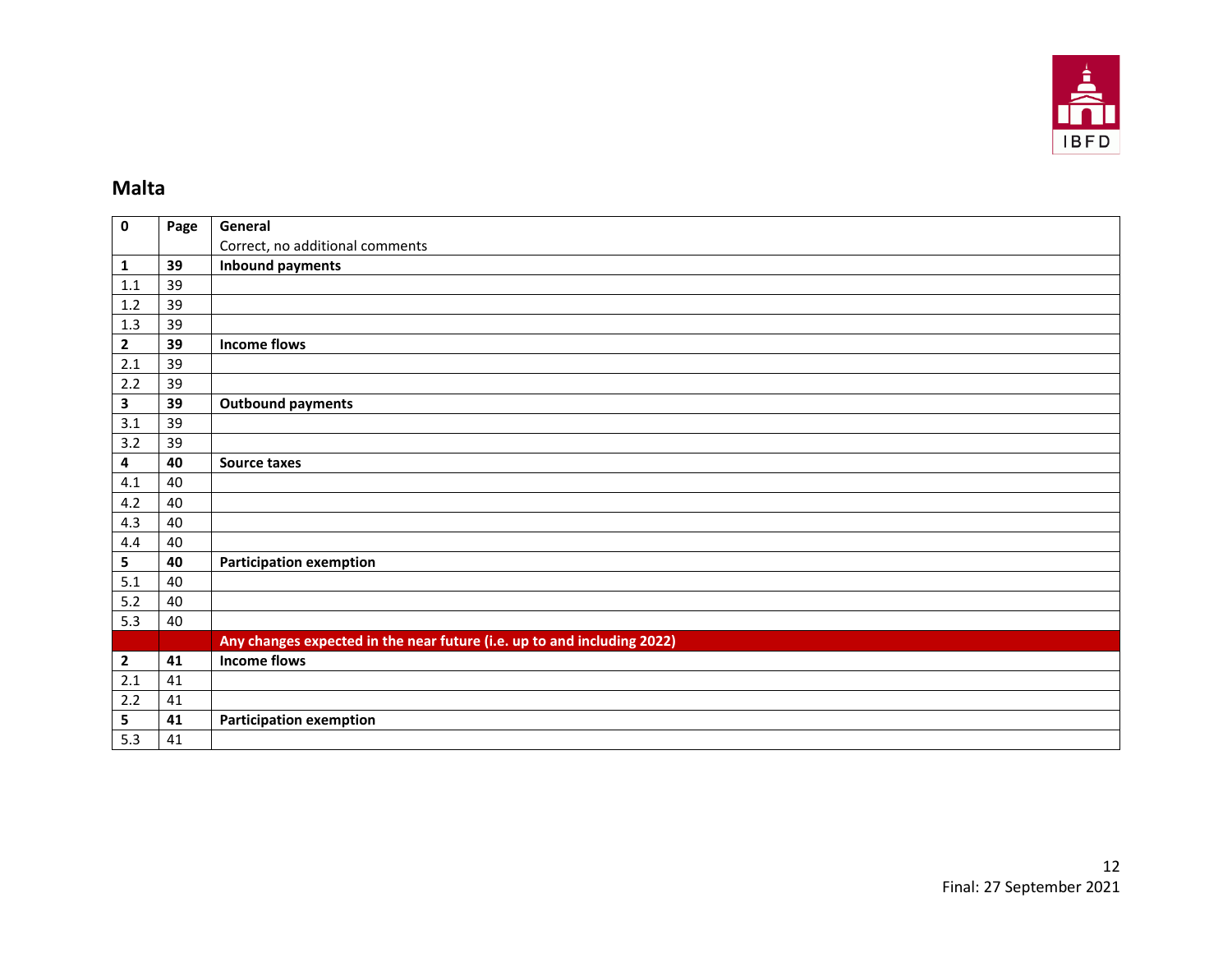

#### **Netherlands**

| $\pmb{0}$    | Page | General                                                                                                                              |
|--------------|------|--------------------------------------------------------------------------------------------------------------------------------------|
| $\mathbf{1}$ | 42   | <b>Inbound payments</b>                                                                                                              |
| 1.1          | 42   |                                                                                                                                      |
| 1.2          | 42   |                                                                                                                                      |
| 1.3          | 42   | General remark information on rulings in the Netherlands is included under question 1.3 and 2.2. It belongs under 2.2.               |
| $\mathbf{2}$ | 42   | <b>Income flows</b>                                                                                                                  |
| 2.1          | 42   |                                                                                                                                      |
| 2.2          | 42   |                                                                                                                                      |
| 3            | 43   | <b>Outbound payments</b>                                                                                                             |
| 3.1          | 43   | Second sentence EU country should be EU/EEA country.                                                                                 |
| 3.2          | 44   |                                                                                                                                      |
| 4            | 44   | <b>Source taxes</b>                                                                                                                  |
| 4.1          | 44   | Income from profit-sharing bonds is classified as dividends and subject to a 15% withholding tax.                                    |
| 4.2          | 44   |                                                                                                                                      |
| 4.3          | 44   |                                                                                                                                      |
| 4.4          | 44   |                                                                                                                                      |
| 5            | 44   | <b>Participation exemption</b>                                                                                                       |
| 5.1          | 44   |                                                                                                                                      |
| 5.2          | 44   |                                                                                                                                      |
| 5.3          | 45   |                                                                                                                                      |
|              |      | Any changes expected in the near future (i.e. up to and including 2022)                                                              |
| 3            | 46   | <b>Outbound payments</b>                                                                                                             |
| 3.1          | 46   |                                                                                                                                      |
| 4            | 46   | <b>Source taxes</b>                                                                                                                  |
| 4.3          | 46   |                                                                                                                                      |
| 5            | 46   | <b>Participation exemption</b>                                                                                                       |
| 5.3          | 46   |                                                                                                                                      |
|              |      | Future developments are under discussion. However, no plans for the introduction of new measures on any of those have been released. |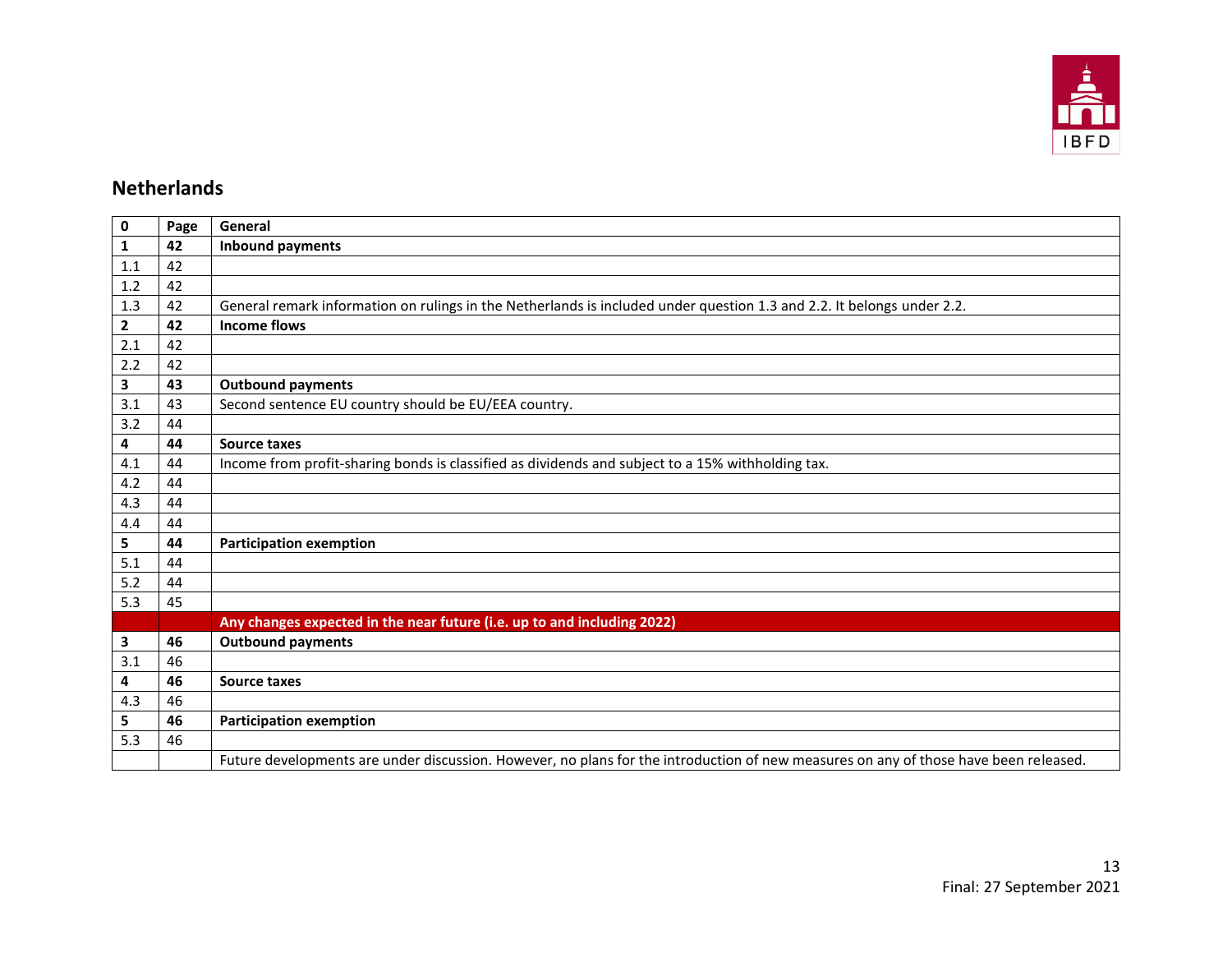

## **Singapore**

| 0              | Page | General                                                                                                                                               |
|----------------|------|-------------------------------------------------------------------------------------------------------------------------------------------------------|
| 1              | 47   | <b>Inbound payments</b>                                                                                                                               |
| 1.1            | 47   | We think it should say after discussing C&M test that generally whilst there is no statutory seat legislation, Singapore-incorporated                 |
|                |      | companies are presumed to be resident, unless it can be demonstrated that C&M is outside Singapore, while non-Singapore incorporated                  |
|                |      | companies will only be resident if C&M is clearly met. In applying the C&M test in the latter situation, IRAS generally requires that conditions      |
|                |      | listed in 1.2 are met in addition to C&M in Singapore, especially for non-Singapore incorporated companies that are owned by non-residents.           |
| 1.2            | 47   |                                                                                                                                                       |
| 1.3            | 48   | Again, if a company passed the tests in 1.1, it can obtain a residence certificate.                                                                   |
| $\overline{2}$ | 48   | <b>Income flows</b>                                                                                                                                   |
| 2.1            | 48   | Private rulings are available, but they would probably be on a specific set of facts and changes to those facts will most likely impact the           |
|                |      | validity of the advanced ruling. A higher certainly could be achieved if the company is able to avail itself to one of the exemption regimes          |
|                |      | (e.g. s13R).                                                                                                                                          |
| 2.2            | 48   | For TP: Yes. Outside of TP: No, but there may be other conditions.                                                                                    |
|                |      | In the summary table attached at the end, the last sentence has been repeated twice                                                                   |
| 3              | 48   | <b>Outbound payments</b>                                                                                                                              |
| 3.1            | 48   | If there is no withholding tax (e.g. dividends), then no. If there is withholding tax (interest), generally, a residence certificate of the recipient |
|                |      | will be required to access the treaty rate.                                                                                                           |
| 3.2            | 48   | If it is withholding tax, then no treaty access. For TP - adjustments and penalties on the adjustment itself (e.g. not on additional tax liability).  |
| 4              | 49   | <b>Source taxes</b>                                                                                                                                   |
| 4.1            | 49   |                                                                                                                                                       |
| 4.2            | 49   |                                                                                                                                                       |
| 4.3            | 49   |                                                                                                                                                       |
| 4.4            | 49   |                                                                                                                                                       |
| 5              | 49   | <b>Participation exemption</b>                                                                                                                        |
| 5.1            | 49   |                                                                                                                                                       |
| 5.2            | 49   |                                                                                                                                                       |
| 5.3            | 50   |                                                                                                                                                       |
|                |      | Any changes expected in the near future (i.e. up to and including 2022)                                                                               |
| 5              | 51   | <b>Participation exemption</b>                                                                                                                        |
| 5.1            | 51   |                                                                                                                                                       |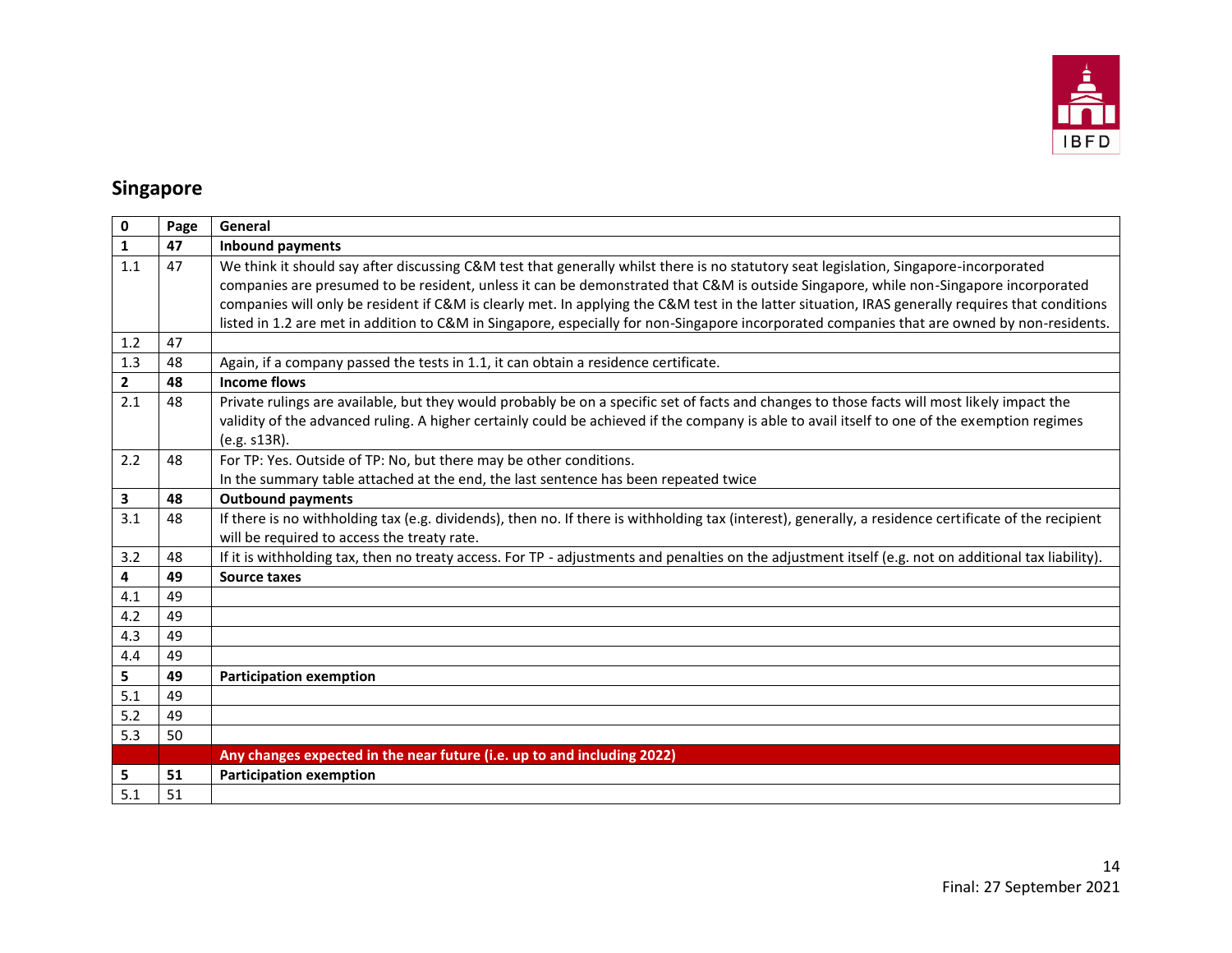

#### **Switzerland**

| $\mathbf 0$             | Page | General                                                                     |
|-------------------------|------|-----------------------------------------------------------------------------|
| 1                       | 52   | <b>Inbound payments</b>                                                     |
| 1.1                     | 52   |                                                                             |
| 1.2                     | 52   |                                                                             |
| 1.3                     | 52   |                                                                             |
| $\overline{\mathbf{2}}$ | 52   | <b>Income flows</b>                                                         |
| $2.1$                   | 52   |                                                                             |
| 2.2                     | 53   |                                                                             |
| $\mathbf{3}$            | 53   | <b>Outbound payments</b>                                                    |
| 3.1                     | 53   |                                                                             |
| 3.2                     | 53   | We suggest to add " and in principle no refund of 35% WHT will be granted." |
| 4                       | 53   | Source taxes                                                                |
| 4.1                     | 53   |                                                                             |
| 4.2                     | 53   |                                                                             |
| 4.3                     | 53   |                                                                             |
| 4.4                     | 53   |                                                                             |
| 5                       | 54   | <b>Participation exemption</b>                                              |
| 5.1                     | 54   |                                                                             |
| 5.2                     | 54   |                                                                             |
| 5.3                     | 54   |                                                                             |
|                         |      | Any changes expected in the near future (i.e. up to and including 2022)     |
|                         | 55   |                                                                             |